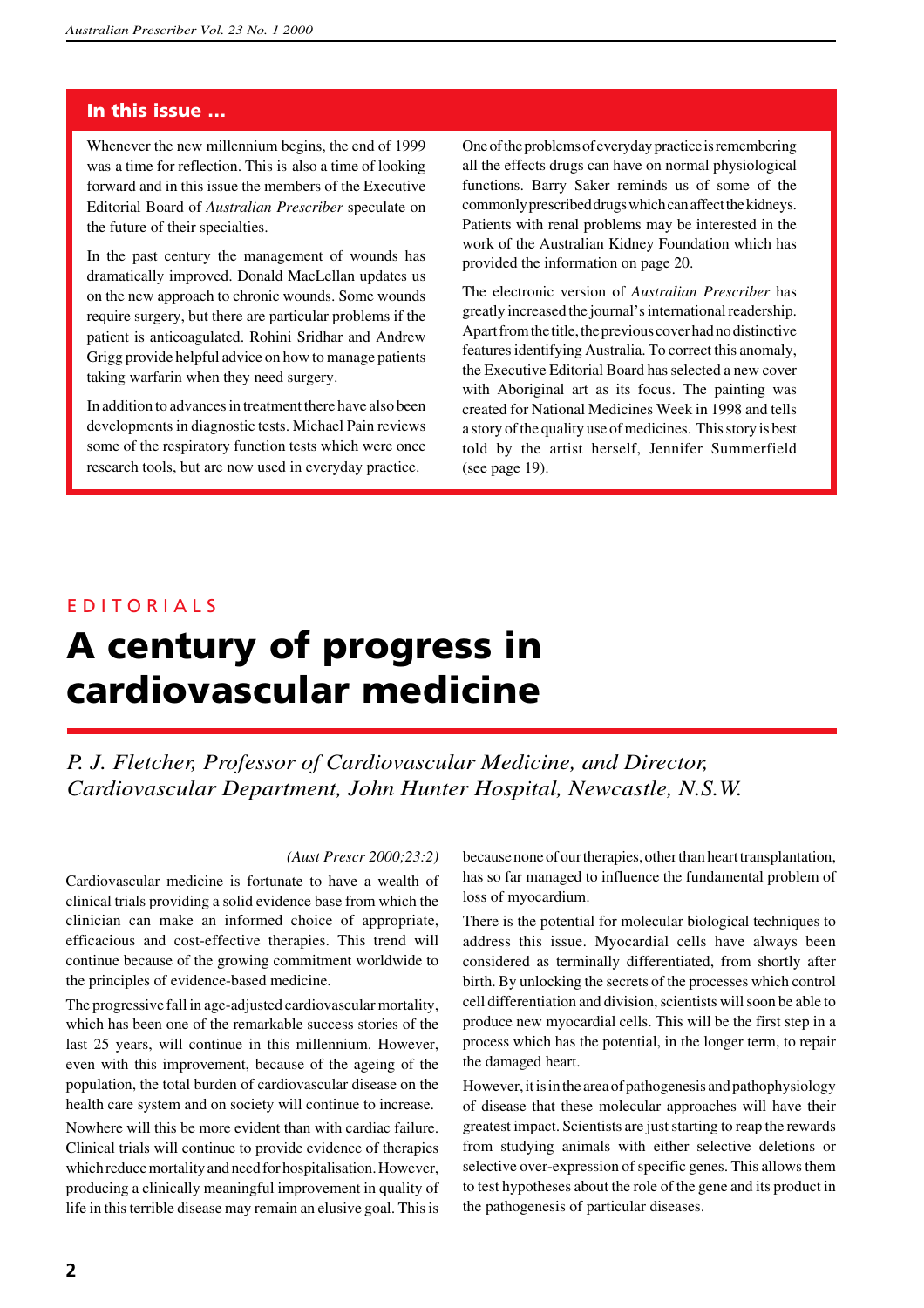# **Drug therapies for children at the end of this century**

### *Noel Cranswick, Clinical Pharmacologist, Royal Children's Hospital, Melbourne*

#### *(Aust Prescr 2000;23:3)*

It is only in the 20th century, that we (society) have recognised that children are different to adults. Previous generations would dress children up as adults and often send them out to work at an early age, unable to recognise their social and developmental vulnerability.

Our knowledge of therapeutics in children is languishing, even though many influences on our current use of drugs are based upon mistakes made which affected children (e.g. thalidomide). The end of the 20th century has brought with it a renewed interest in the uniqueness of children and their treatment.

Initial attempts by the American Food and Drug Administration to address the 'vulnerable child' resulted in legislation to ensure that only studies of the highest quality were performed in children. The unfortunate result was that even fewer trials were performed in the young. Children have been identified as

therapeutic orphans (only 20% of drugs licensed in Australia have paediatric information). There are now incentives, such as extension of marketing exclusivity, to perform studies in children. I hope that this will result in children having full access to the medicines that they need.

This century will further encourage the safe and efficacious use of medicines in children and adults. The human genome project will have defined many of the differences that currently confound our use of drugs. Drugs and doses will be individualised depending upon individual genotype and phenotype (defined by simple bedside testing). The 'numbers needed to treat' statistic will be a thing of the past. No longer will evidence-based medicine meta-analysis be required for treatment of a population – appropriate therapy will be aimed at individuals based upon their unique characteristics. By the start of the 22nd century, many of the therapeutic approaches in current practice will be considered as antiquated as we now consider the widespread therapeutic use of arsenic.

## **Ageing in the millennium**

### *S. Kanagarajah, Head, Geriatric Medicine, Illawarra Area Health Service, Warrawong, N.S.W.*

#### *(Aust Prescr 2000;23:3)*

The 20th century has seen a huge change in both longevity as well as social attitudes to ageing. The increase in life expectancy has been due to dramatic improvements in public health, and the application of medical science. The rate of knowledge increase in molecular biology and genetics, in particular, has meant that it is extremely difficult to predict the impact of this on 'healthy ageing'. While cardiovascular disease remains the main cause of mortality and morbidity<sup>1</sup>, current treatment options are likely to change dramatically, even within the foreseeable future.

There is much concern that we will survive longer, only to be disabled and therefore dependent on the rest of society. We therefore face very complex questions about how evolving medical advances as well as social changes will impact on the ever-increasing proportion of elderly people. Australia has been a world leader in developing effective and efficient community-based support and rehabilitation for the disabled elderly. However the costs of social support and residential care continue to spiral.

What then will be the role of the doctor and prescriber in this ageing society in the future? While advances will reduce the proportion of disability due to disease, it is likely that there will be a significant (and probably increasing) group of vulnerable elderly people who are dependent, especially on their doctors. These people may not be 'curable', but their lives will be enriched immensely by an empathetic relationship with their doctor which allows them to maintain their autonomy and dignity, have access to wisely applied scientific advances and retain their position as valued members of society.

#### R E F E R E N C E

<sup>1.</sup> Kelly DT. 1996 Paul Dudley White International Lecture. Our future society. a global challenge. Circulation 1997;95:2459-64.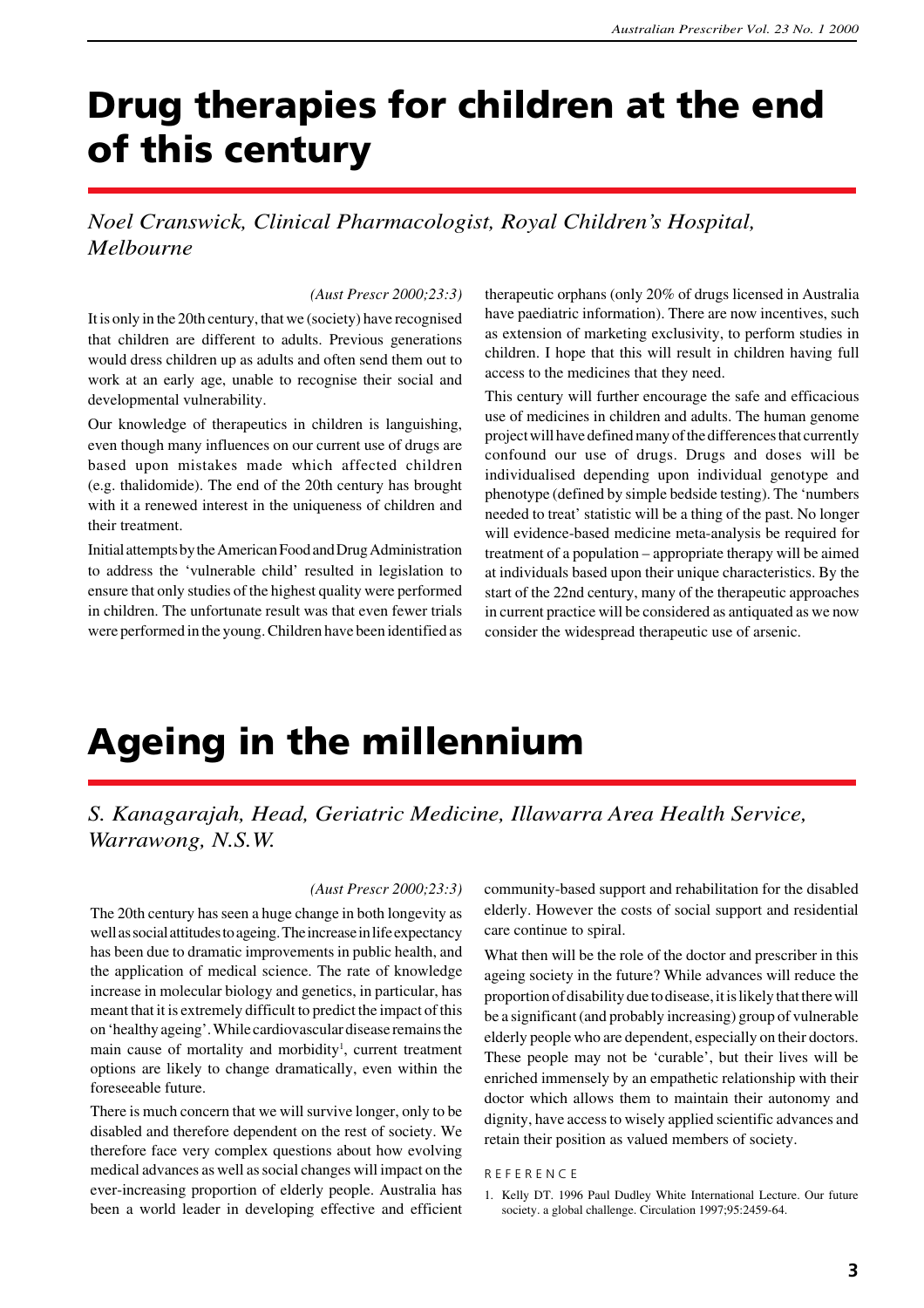# **Interesting times**

*John Marley, Professor, Department of General Practice, University of Adelaide, Royal Adelaide Hospital, Adelaide*

#### *(Aust Prescr 2000;23:4)*

There is an ancient curse, 'may you live in interesting times'. For the latter half of the 20th century it seems that general practice has been its victim. In most countries general practice has gone through multiple re-organisations, profound lows and some major highs. Eventually, governments that have to pay for the delivery of medical care, come round to support for general practice. This is not out of altruism, but a recognition that general practice provides care, which is extremely cost-effective.

The therapeutics revolution following World War II has seen many infectious diseases virtually disappear and conditions which required surgery, such as peptic ulcer disease, as well as others such as hypertension, become almost exclusively treated in general practice.

In prescribing, the uptake of computerised prescription writing is bound to become universal. With it, will come much better decision support systems. These will cope with the uncertainties of general practice in a way that hard line evidence-based medicine currently does not.

General practitioners will work in teams, with other health professionals doing tasks that medical practitioners do not need to do. This already happens in many other countries such as Canada and Holland, and is a liberation rather than a threat. In rural practice, the only viable way to deal with the shortage of rural practitioners is to restructure the way in which medical care is delivered.

In Australia, one of the most highly sought after postgraduate trainings is now general practice. This century is beginning as the last century did, with the bulk of medical care being delivered in general practice.

# **Whither psychiatry: what might the future hold?**

*John W. G. Tiller, Associate Professor and Reader, University of Melbourne, Royal Melbourne Hospital, and Director, Academic Psychiatry Unit, Albert Road Clinic, Melbourne*

#### *(Aust Prescr 2000;23:4)*

Mental illness should be a health priority as it is the major cause of community morbidity and untreated illness is a major community cost.

Effective medicines have allowed the community management of patients who previously required prolonged hospitalisation. This process is dependent on developments in psychopharmacology, improved community support and changed attitudes regarding the role of hospitalisation which is now predominantly used for crisis intervention. There has been a major change from the past of shamanism through to alienists and humane therapy with few effective treatments, to a better understanding of the biology of mental illness and its treatment. There is hope for major improvements in treatment with the results of gene studies and the human genome project, better understanding of molecular biology, more effective drug design and improved drug evaluation. However, in the immediate future there is no indication that newer medicines will have greater efficacy than those currently available. Better community awareness and more widespread psychological and social interventions may improve outcomes with available treatments.

Psychiatry is a part of medicine. It can integrate knowledge from psychology and sociology with the new biology. This will lead to a better understanding of the processes of disease and recovery and ultimately improved treatments.